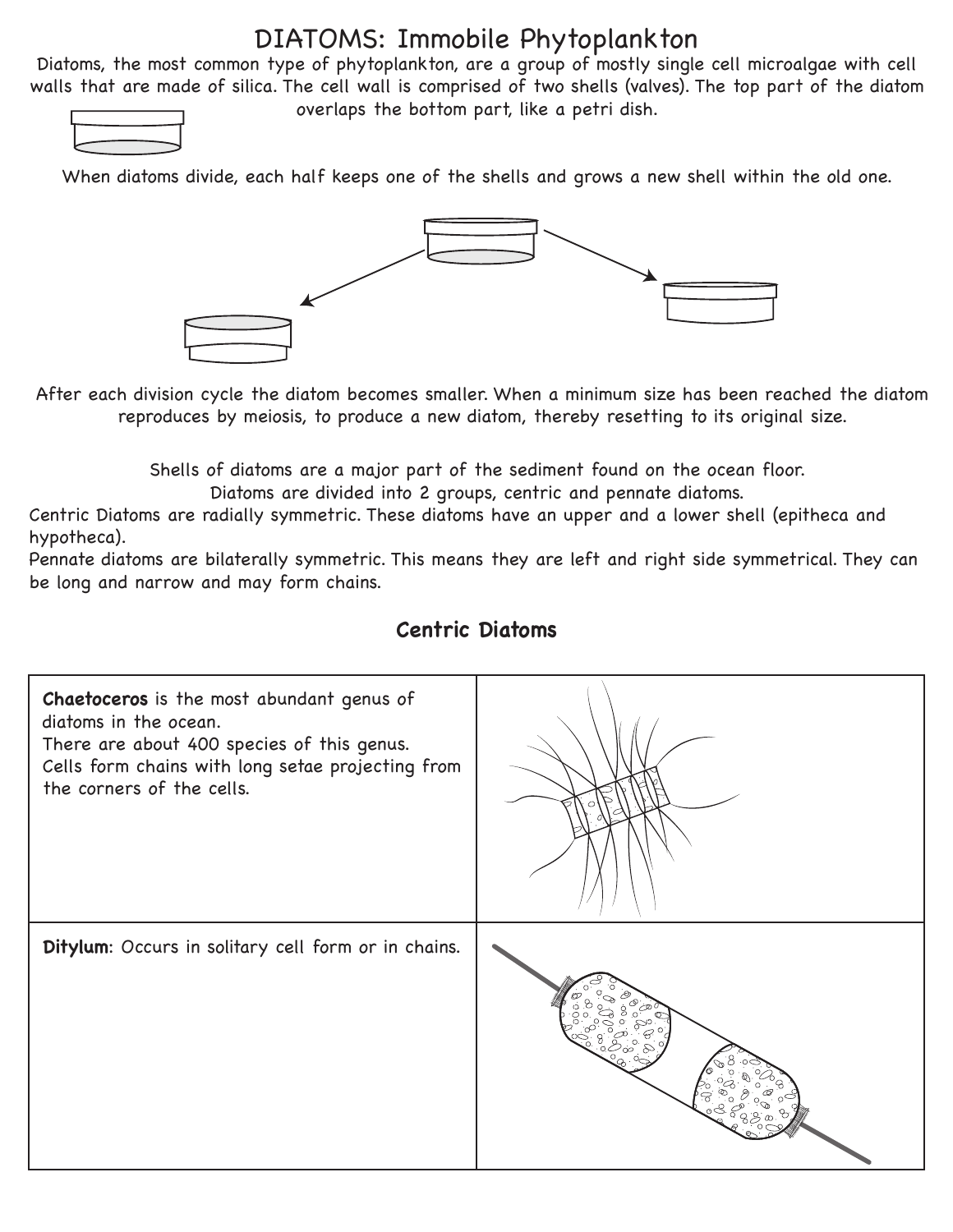## **Centric Diatoms (radially symmetric)**



# **Pennate Diatoms (bilaterally symmetric)**

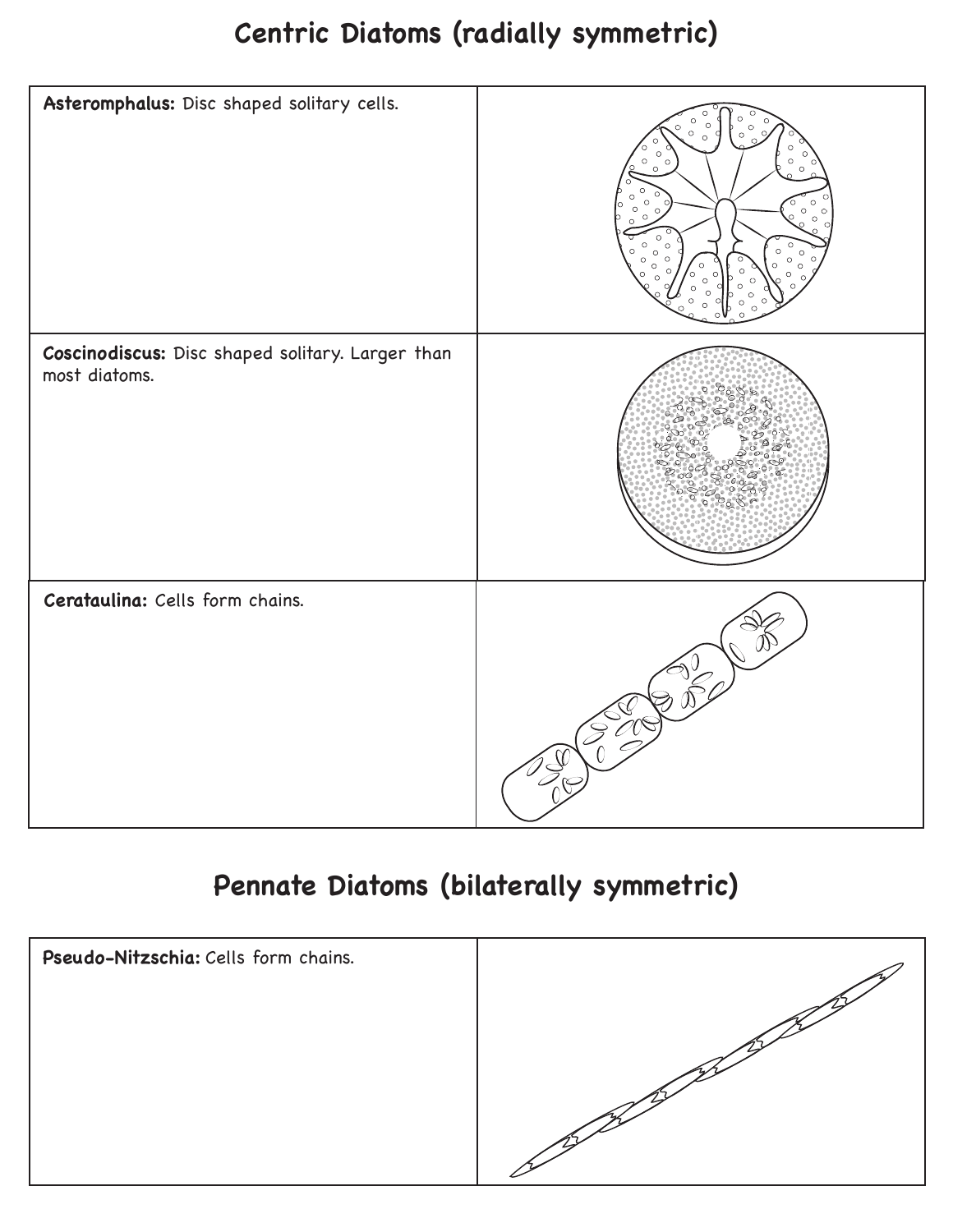## **Pennate Diatoms (bilaterally symmetric)**

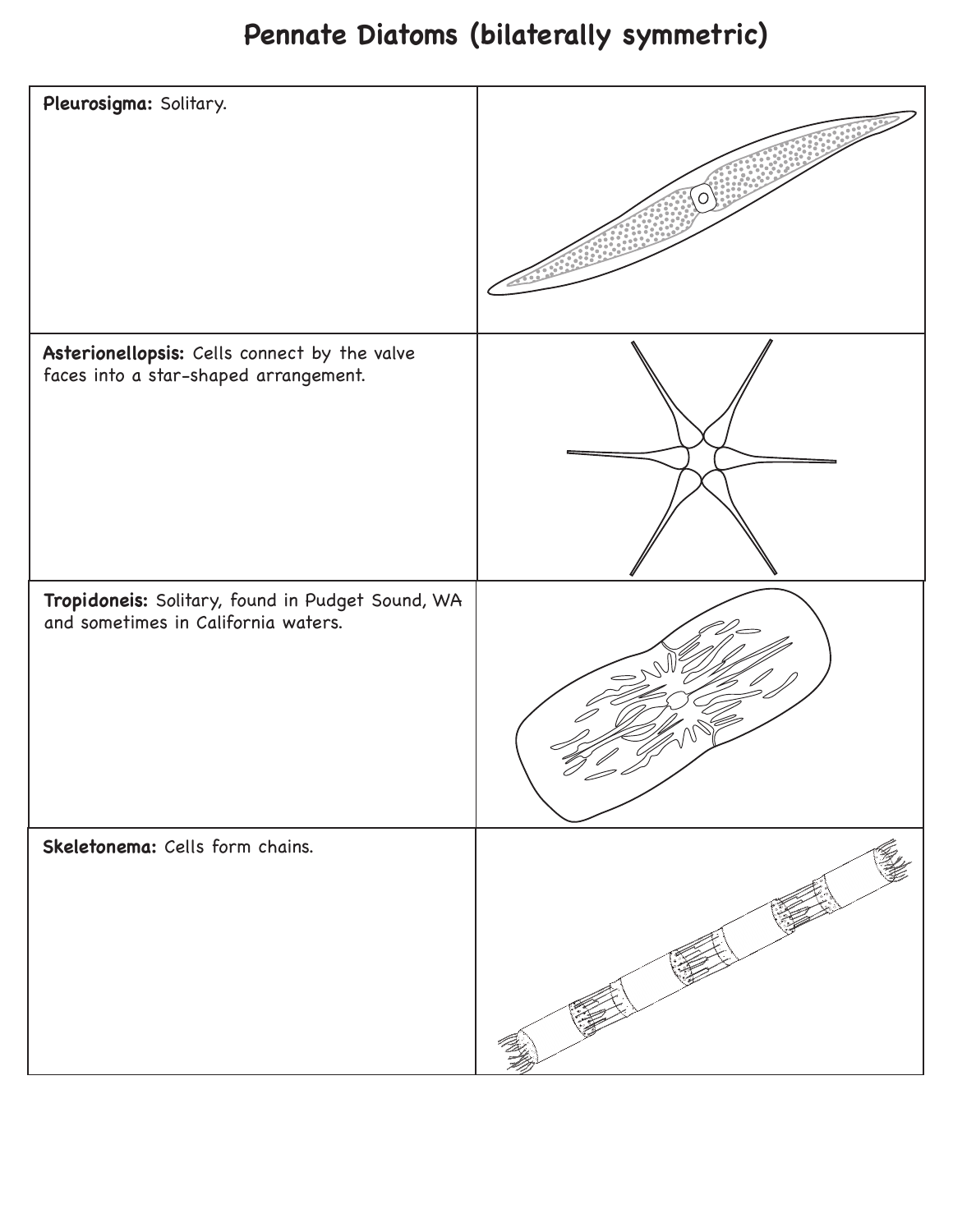### **DINOFLAGELLATES: Mobile Phytoplankton**

- · Dinoflagellates are single cell algae.
- · Dinoflagellates have little tails called "flagella" that help them move in the water.
- · Dinoflagellates have a nucleus.
- · Dinoflagellates have a cellulose shell (theca).
- · Some dinoflagellates form chains
- · About half of them can photosynthesize they are referred to as algae.
- · Some are heterotroph predators those are sometimes called protozoa.
- · Some can photosynthesize and absorb food.
- · Some dinoflagellates are bioluminescent.
- · Of the 2000 identified dinoflagellate species 60 can produce neurotoxins. Blooms of such dinoflagellates will stain the water red and are therefore called red tides.

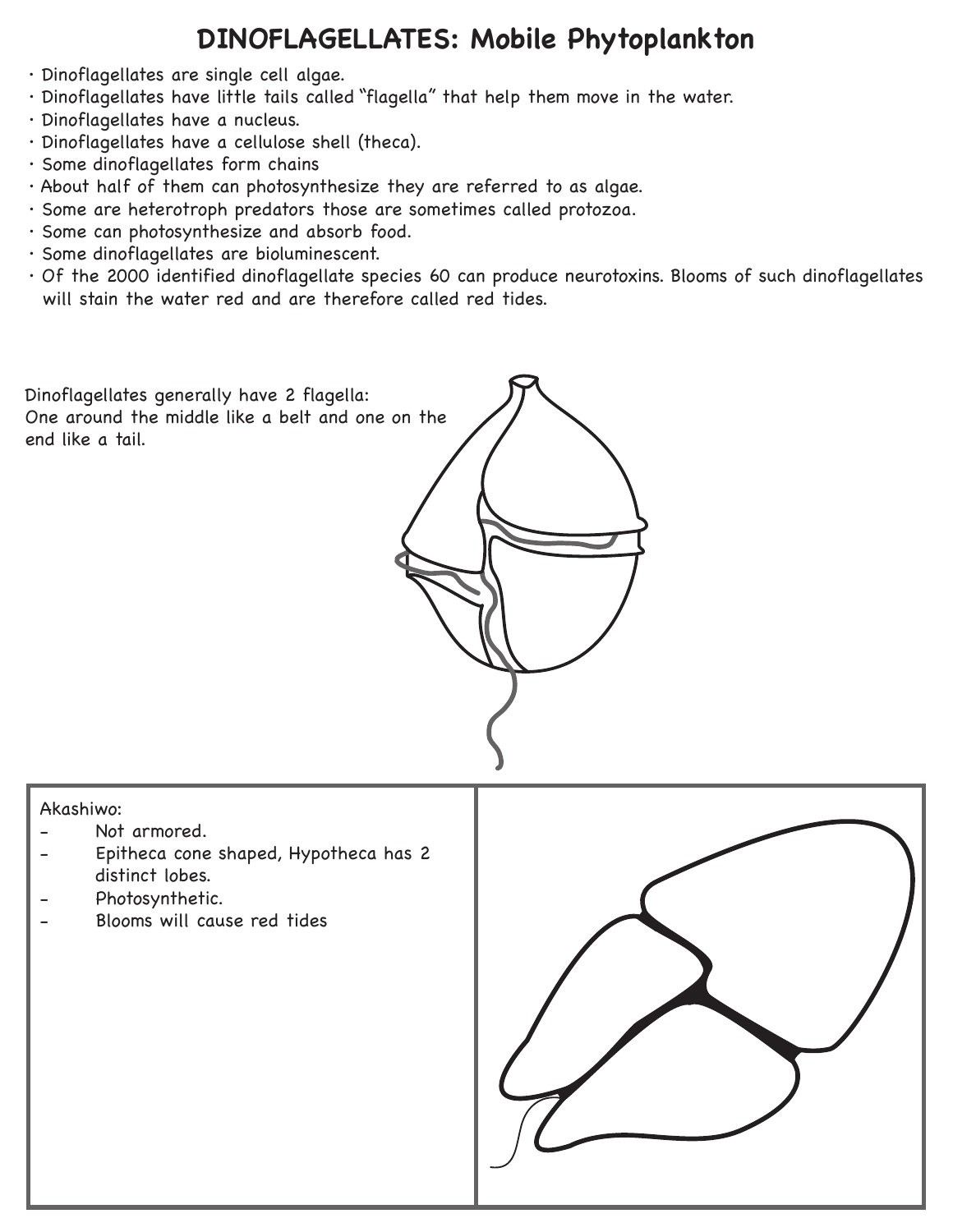# **Dinoflagellates**